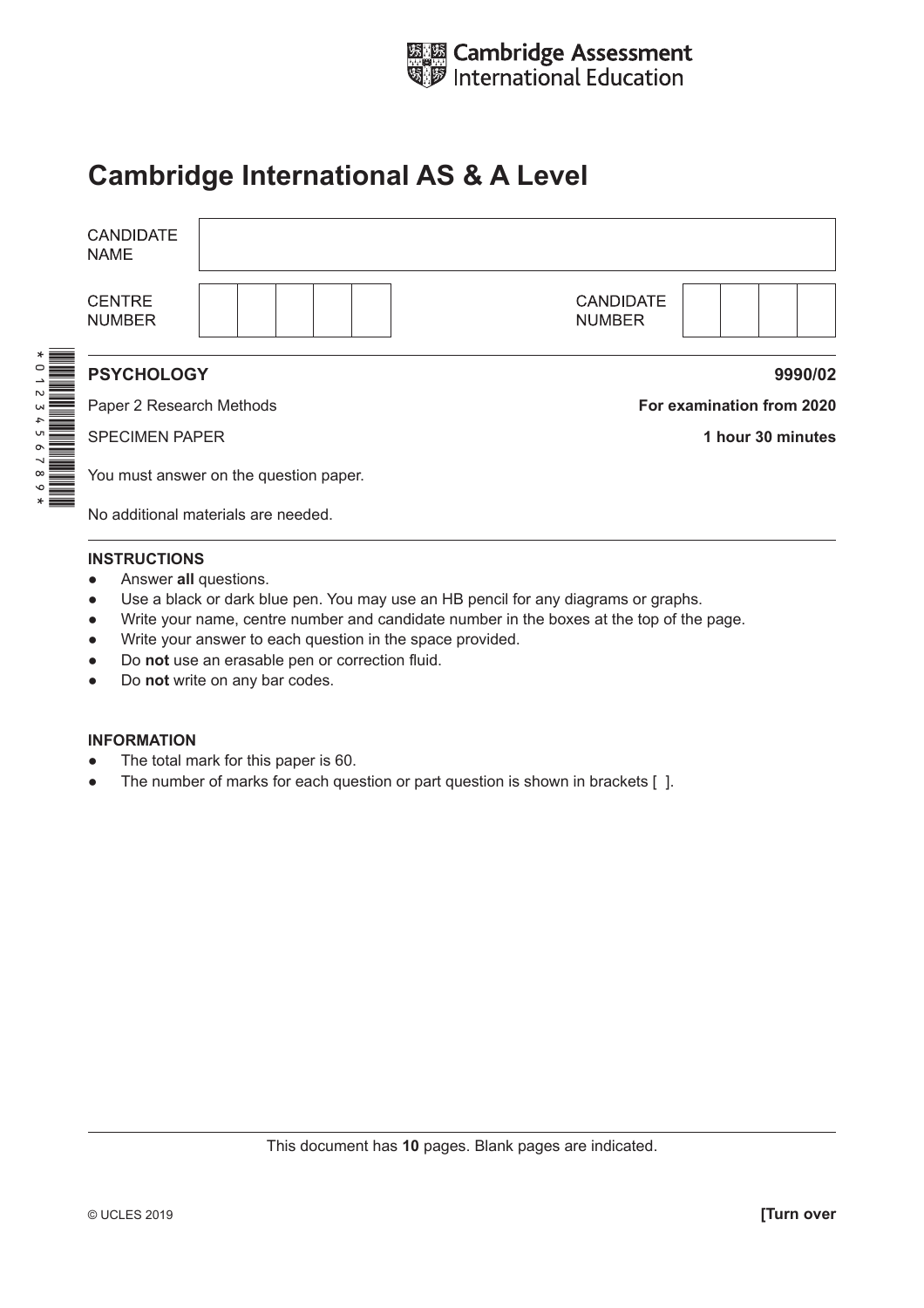## **Section A**

Answer all questions in this section.

- A hypothesis in a study says 'Emotions will differ following exposure to a happy or an angry 1 stooge'.
	- (a) Is this a directional (one-tailed) hypothesis or a non-directional (two-tailed) hypothesis?

Include a reason for your answer.

(b) Write a null hypothesis that could be used with the hypothesis given above.

 $\overline{2}$ State two ways in which the research methods of an experiment and a case study are different.

 $\overline{3}$ Explain one advantage of the sampling method used in the study by Milgram (obedience).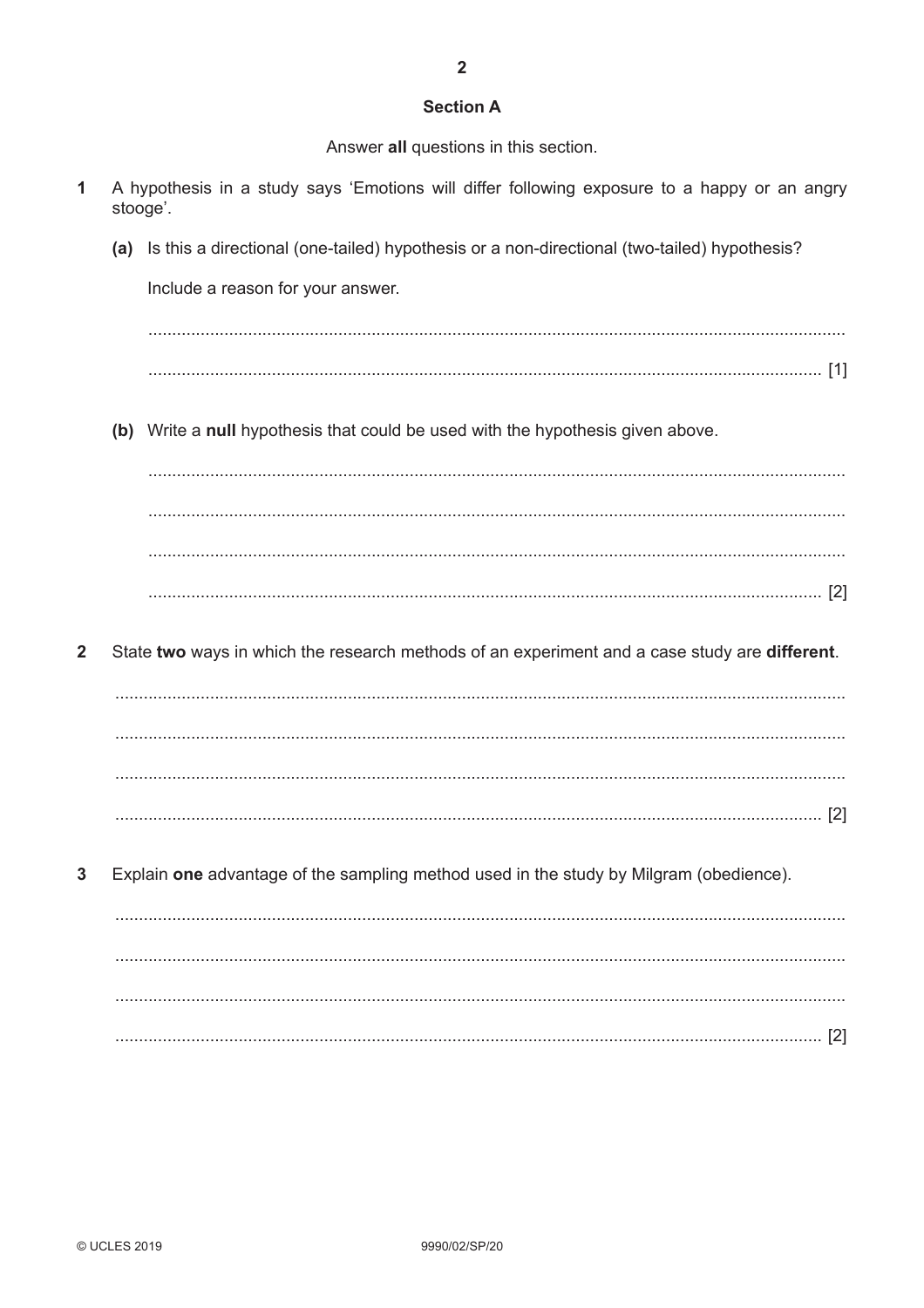- From the study by Baron-Cohen et al. (eyes test):  $\boldsymbol{\Lambda}$ 
	- (a) Describe two ways in which the study was valid.

(b) Describe one way in which the study was not valid.

 $[2]$ 

- 5 Bandura et al. (aggression) calculated the mean number of aggressive acts in each condition.
	- (a) Explain how the mean of a data set is calculated.

(b) Identify an alternative measure of central tendency that Bandura et al. could have used.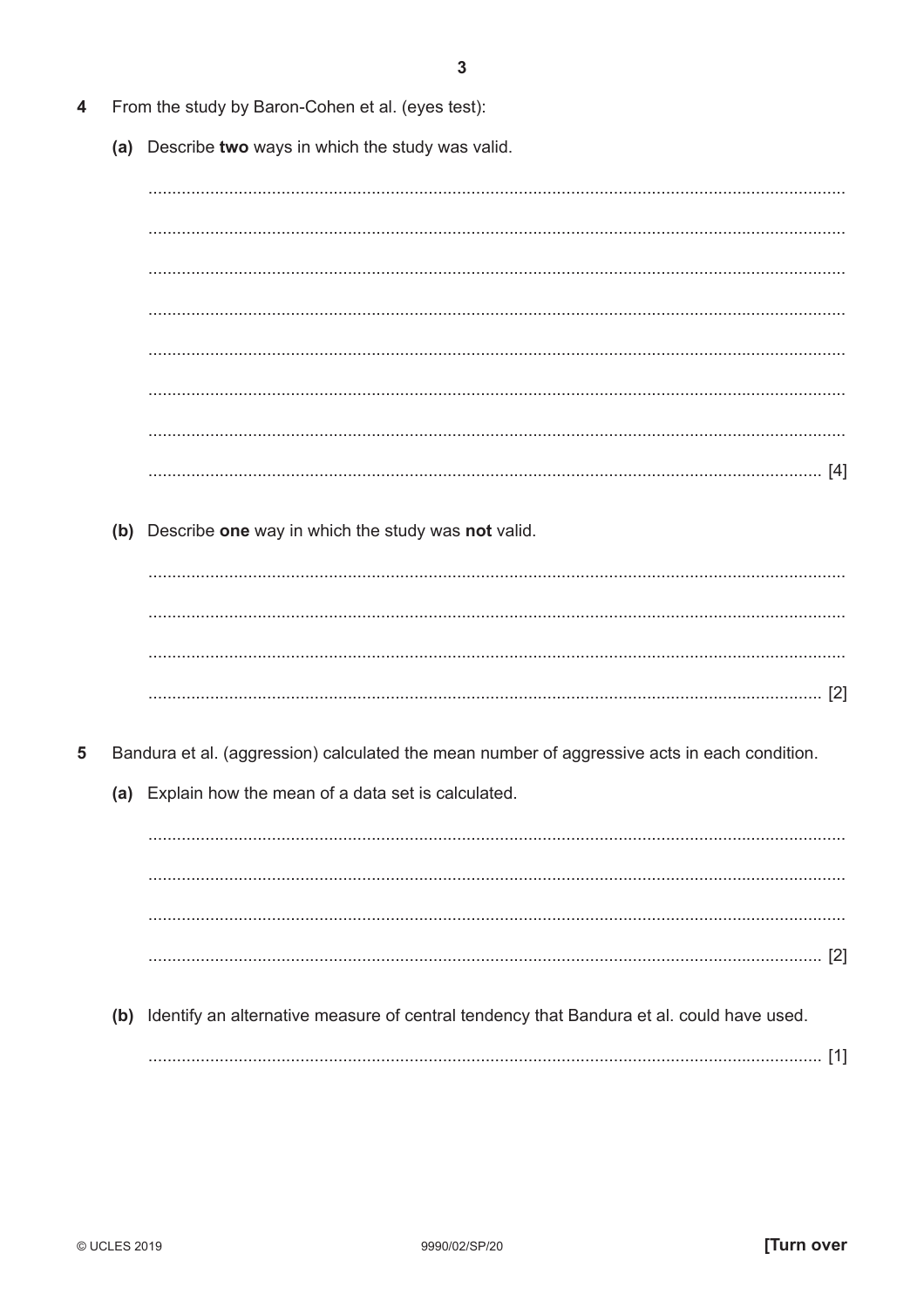$\overline{\mathbf{4}}$ 

| - 6 |  |  | Define qualitative and quantitative data using examples. |  |  |  |
|-----|--|--|----------------------------------------------------------|--|--|--|
|-----|--|--|----------------------------------------------------------|--|--|--|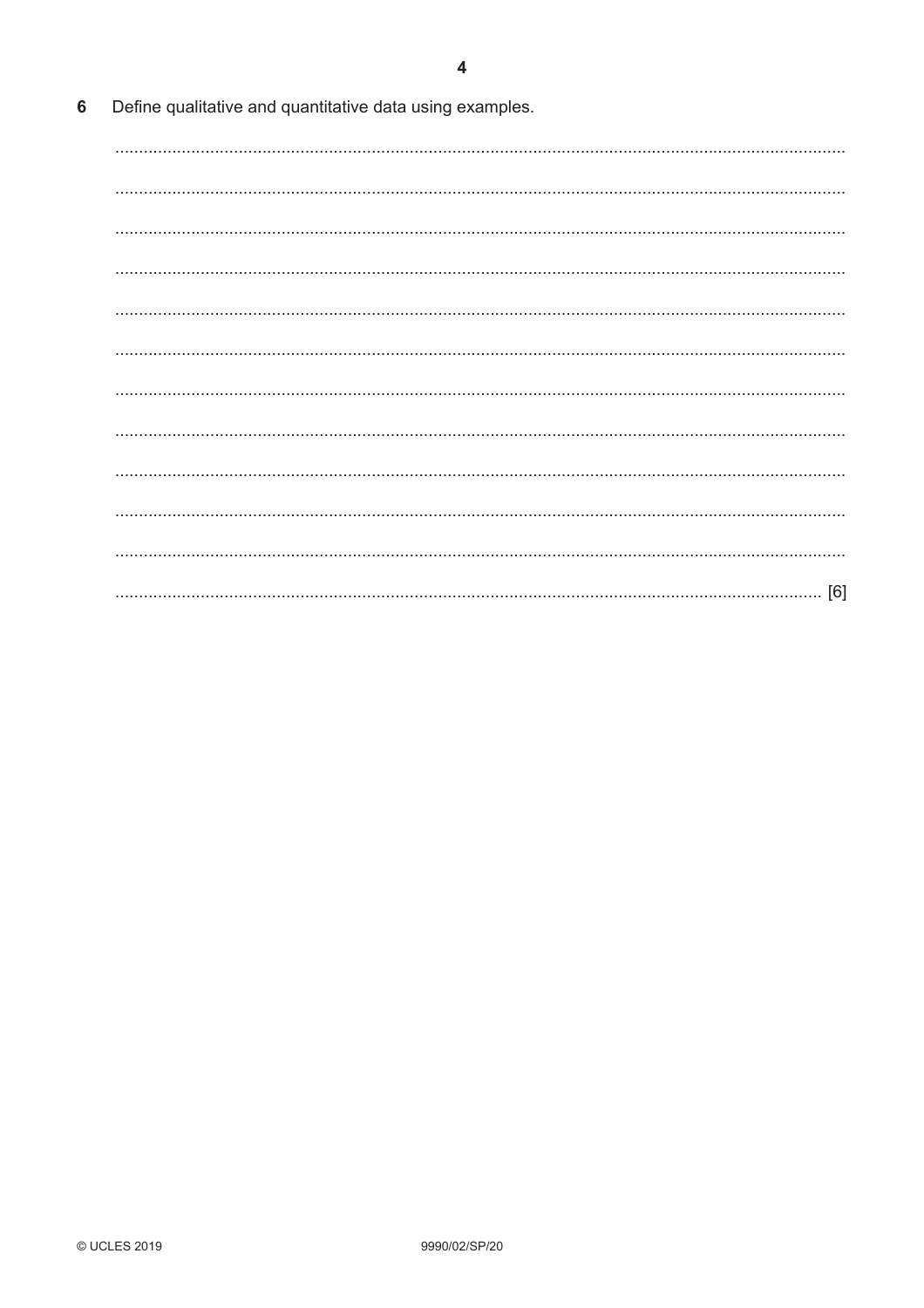## **Section B**

Answer all questions in this section.

- $\overline{7}$ Alice works in a sleep laboratory. She is looking at how much people move in different stages of sleep.
	- (a) Outline one way that Alice could tell whether her participants are dreaming.

(b) Alice is measuring movement by counting the number of times the participant rolls over in bed.

Explain one problem with the way Alice is measuring movement.

(c) Suggest an alternative way for Alice to measure the movement of her sleeping participants.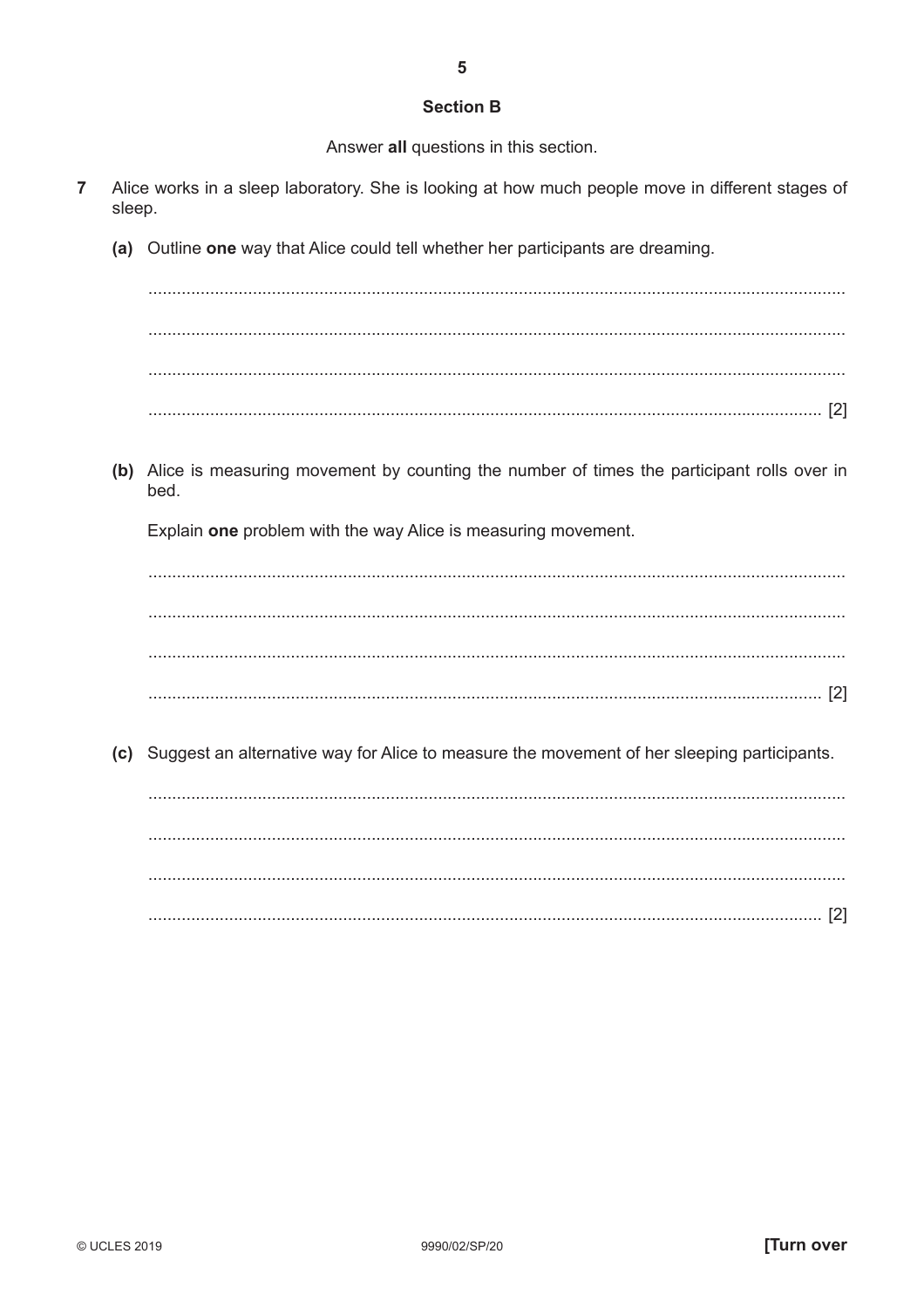- 8 Dr Brown was testing false memories in a class of students. He used half the class as participants in his study. The other half provided true stories about events at school. He used two of these true stories and one false story. Each participant read all three stories. Dr Brown told them the events were from their school days and that he was studying friendships. One month later he asked them to recall the events.
	- (a) Identify the dependent variable in this experiment and suggest how it could be operationalised.

(b) Name the ethical guideline that Dr Brown broke by telling the participants he was investigating school friendships. (c) Explain why it was important that Dr Brown broke the ethical guideline that you have identified in part  $(b)$ . (d) Describe one advantage of using a repeated measures design in Dr Brown's experiment.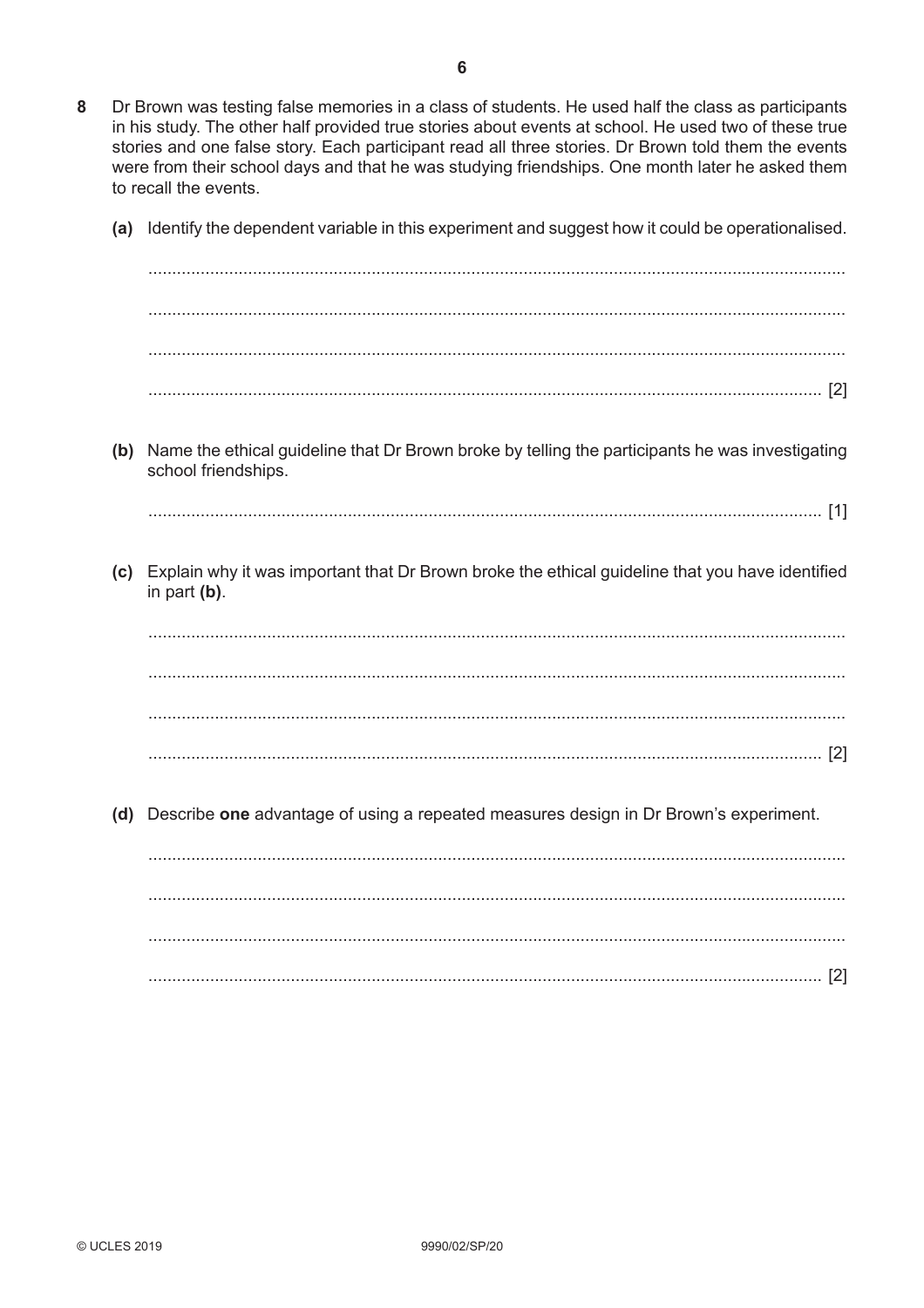(e) Explain why waiting a month before testing the participants could be a problem.

- 9 Two students, Hilja and Sakri, are investigating the exercise that people take. They are using a questionnaire with 10 questions. Both students are worried about reliability in their investigation.
	- (a) Write one open and one closed question that Hilja and Sakri could ask.

(b) Suggest how Hilja can test whether all the closed questions on the questionnaire are consistent.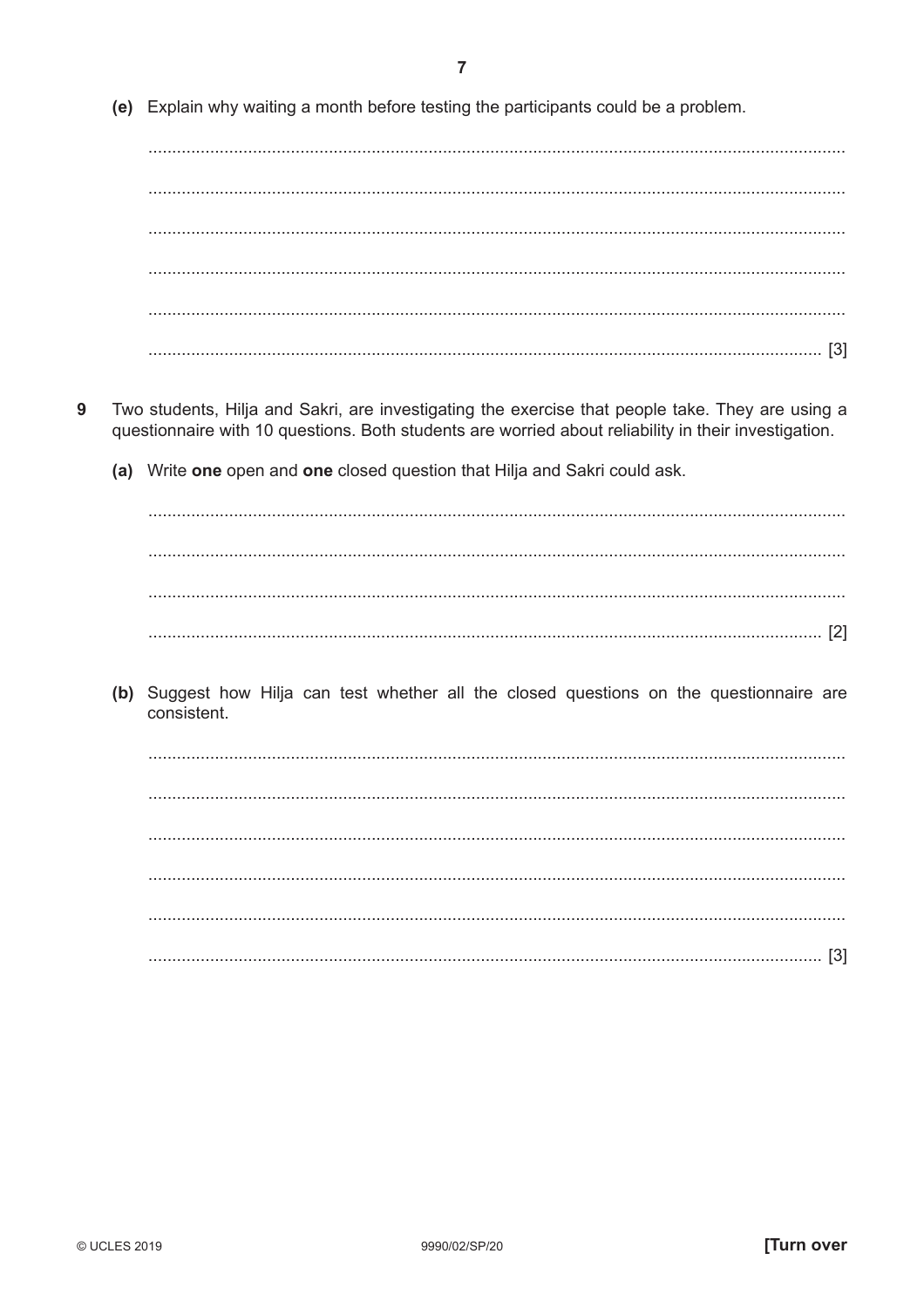(c) Sakri thinks that the way he scores the participants' answers may differ from the way Hilja scores them.

Suggest how Sakri can test whether he and Hilja are reliable in their scoring of the questionnaire.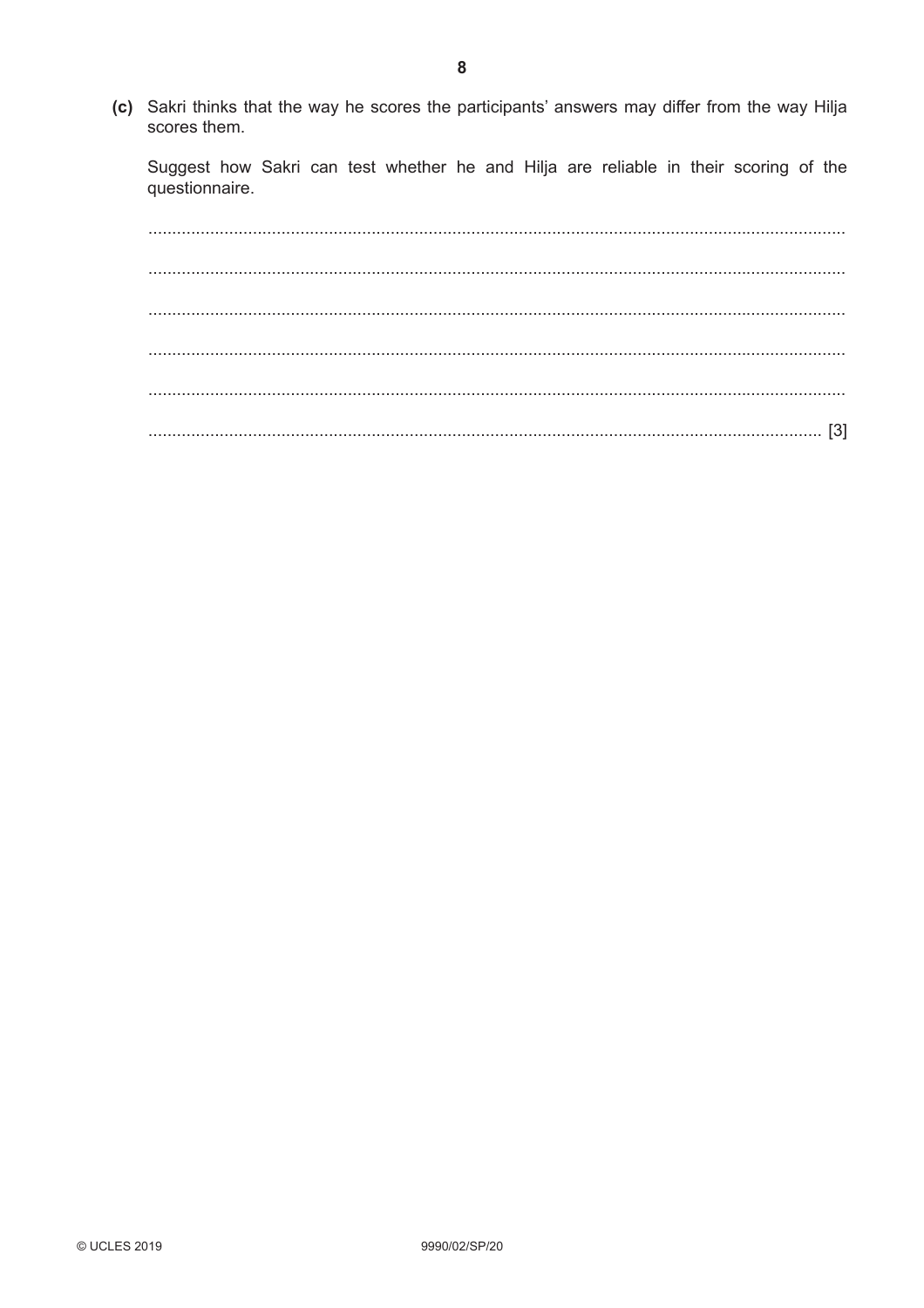## **Section C**

9

Answer all questions in this section.

- 10 Cathy has a younger sister who is scared of shoe laces. Cathy has decided to watch her sister in the school playground. She wants to observe how her sister responds to other people. She decides to conduct a controlled observation using two of her friends, one wearing shoes with laces and one wearing shoes without laces. She has asked her friends to walk around the playground separately.
	- (a) Describe how Cathy could conduct her observation of her sister's responses.